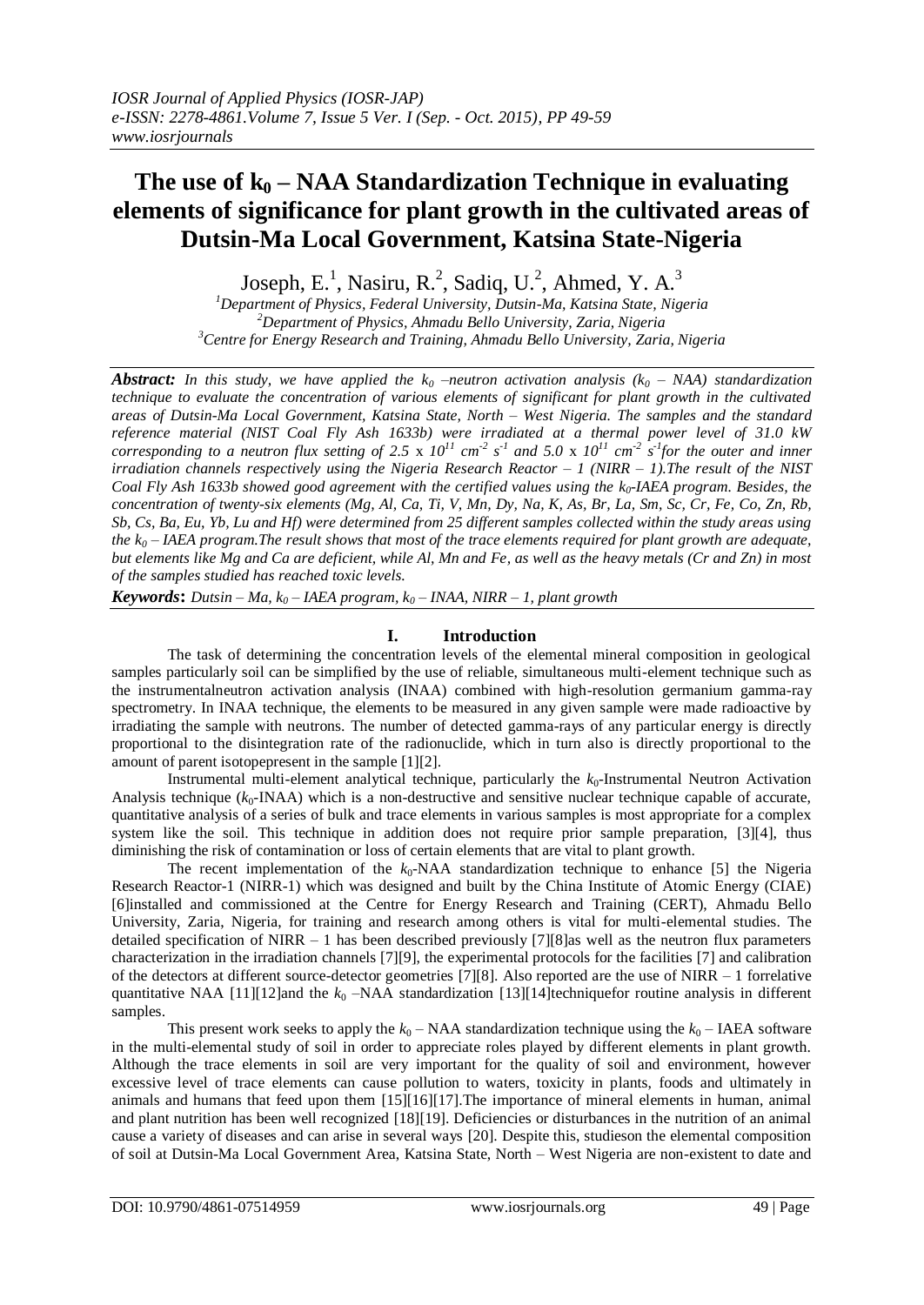therefore, very little is known about the distribution of various elements in the soil of this area, hence the need for this study.

## **II Materials and Methods**

#### **Sample Collection and Preparation**

The soil samples were collected from twenty-five (25) different locations of the study area (figure 1) from the topsoil at a depth of 0-30cm using soil hand auger between distances of 2km to 5km. The soils were thoroughly mixed and transferred into clean and labeled plastic containers for analyses in the laboratory.The soil samples were prepared at the NAA sample preparation laboratory section, Centre for Energy Research and Training (CERT), Ahmadu Bello University, Zaria for INAA irradiation. At first the samples were dried naturally at room temperature in a clean room and then oven dried at 105 $\mathrm{^{6}C}$  to constant weight for 6 hours [21]; the oven dried material was crushed and sieved through a 150μm plastic mesh from which the representative sample was obtained [21][22]. The samples were placed in a high density polythene vials, and weighted using a METTLER TOLEDO balance model AE 240 with weights ranges between 150.0mg and 200.0mg were double heat-sealed. A total of 50 samples as well as theStandard Reference Material NIST Coal Fly Ash 1633b with certified values supplied by International Atomic Energy Agency (IAEA), Vienna, Austria used for the INAA method validation were also prepared for analysis by INAA.



Figure 1: Map of Katsina State showing sample collection points

#### **Sample Irradiation and Counting**

The samples and standard were sent for irradiationinto the reactor via the pneumatic transfer system for both the short-lived and the long-lived nuclides as described by [7][10]. The Nigeria Research Reactor-1 (NIRR-1) at the Centre for Energy Research and Training (CERT), Ahmadu Bello University, Zaria which is a Miniature Neutron Source Reactor (MNSR) was used as the irradiation facility.The samples were irradiated for 60s (for the shortlived radionuclides)in the outer irradiation channel B4 and 6h (for the long lived radionuclides)in the small irradiation channels A1, B2 and B3 of the same facility according to [10].

After the irradiation, the samples and standards were removed fromthe reactor and allowed to decay. The measurements were done using a high-purity coaxial germanium detector (HPGe) 30195 with relative efficiency of 30% and a resolution of 1.95 keV (FWHM) for the 1.33 MeV gamma line of  ${}^{60}Co$ . The first and second counts for the short irradiation was carried outafter irradiation at a detector-source distance of 15 cm for 600 seconds for the short-lived nuclides with a decay time of approximately 10 minutes, and at a detector-source distance of 2 cm for 600 seconds after allowing the samples to further decay for 3 hours for medium-lived nuclides respectively. Also, for the long irradiation, the first count was carried out after allowing the samples to decay for 3-4 days at a detector-source distance of 2 cm for 1800 seconds, while the second count was carried out at a detector-source distance of 2 cm for 3600 seconds one week after the first count. Samples were placed on plexi-glass sample holders mounted on the detector for the two counting geometries to ensure reproducible source positioning [23].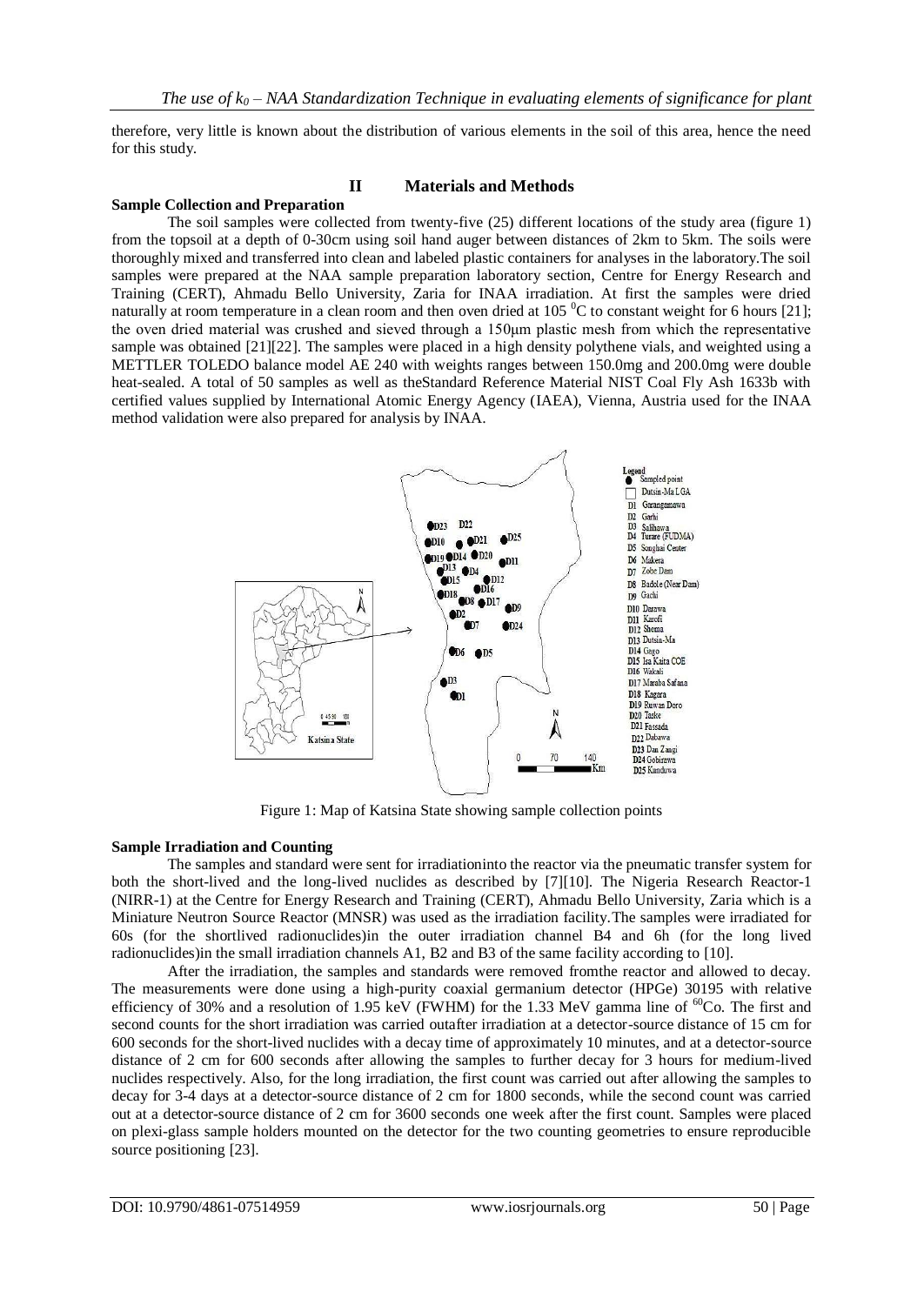In order to establish the relationship between the peak energy and the probability of the detector recording a count in the full energy peak, we first calibrated the detectorusing $k_0$ -IAEA spectral analysis software. The detail of the calibration of the detector has been described by [24]. More so, for calculations of the elemental concentrations of the samples and the standard reference material, the $k_0$ -standardization technique using  $k_0$ -IAEA spectral analysis software where the theory, methodology, recommended  $k_0$  values and other related nuclear data has been described by different authors [25][26][27][28][29].

#### **III. Results and Discussions**

The sample history, the acquired spectrum showing the raw spectra, and the graphical interpretation of trace element concentration of the standard reference material and that of one the samples as well as the concentrations of the various elements in the NIST Coal Fly Ash 1633b and the twenty-five samples determined are presented.The standards and all the samples were routinely analyzed, writing to peak areas, interpreted and the final result reported.Our samples which were regarded as ordinary samples and the standard reference material spectra were all interpreted simultaneously using the  $k_0$  – IAEA software program.

The results of NIST Coal Fly Ash 1633b is purely intended to validate the accuracy of the technique. From the results presented on table 1, it is evident that there is a good agreement, consistency with the values obtained in our work and that of the certified values when considering that the ratio of most of the values obtained to the certified values tend to unity. Based on this, we can therefore conclude that our methodology can be applied in the determination of the elemental composition of geological matrix such as soil. A total of twenty-six (26) elements were determined from the twenty-five (25) samples collected from different location at Dutsin-Ma local government area, Katsina State. Most of these elements have biological functions in plants and some animals but the essentiality of some of them for humans and their requirements are still under research [30]. We have briefly described some of these elements that are significant in plant growth as well as others that are toxic to plants and animals.

#### **Table 1: Sample History for SRM Coal Fly Ash 1633b**

### History of sample: 1 (NIST 1633b)

Sep 15 2013 12:00:0.000: 0.164 mg of sample packaged in recipient 1 (10mm\_1) Sep 26 2013 10:18:0.000 (06h00): in NIRR-1 CHANNEL A1 at unknown flux Sep 30 2013 16:11:31.000 (32'57.000): with GEM 30195 at 20.0 mm Oct 8 2013 13:20:59.000 (01h01): with GEM 30195 at 20.0 mm Dec 10 2013 12:58:0.000 (01'00.000): in NIRR-1 CHANNEL B4 at unknown flux Dec 10 2013 13:39:0.000 (10'02.000): with GEM 30195 at 150.0 mm Dec 10 2013 15:53:59.000 (10'07.000): with GEM 30195 at 20.0 mm Dec 15 2014 12:00:0.000: sample unpacked from recipient 1 (10mm\_1)

#### **Table 2: Sample History for DTM 15**

History of sample: 2 (DTM 15) Sep 15 2013 12:00:0.000: 0.180 mg of sample packaged in recipient 1 (10mm\_1) Oct 24 2013 10:28:0.000 (06h00): in NIRR-1 CHANNEL B3 at unknown flux Oct 28 2013 11:34:14.000 (31'32.000): with GEM 30195 at 20.0 mm Nov 3 2013 11:34:0.000 (01h00): with GEM 30195 at 20.0 mm Dec 10 2013 13:50:0.000 (01'00.000): in NIRR-1 CHANNEL B4 at unknown flux Dec 10 2013 14:03:0.000 (10'04.000): with GEM 30195 at 150.0 mm Dec 10 2013 16:37:59.000 (10'08.000): with GEM 30195 at 20.0 mm Dec 15 2014 12:00:0.000: sample unpacked from recipient 1 (10mm\_1)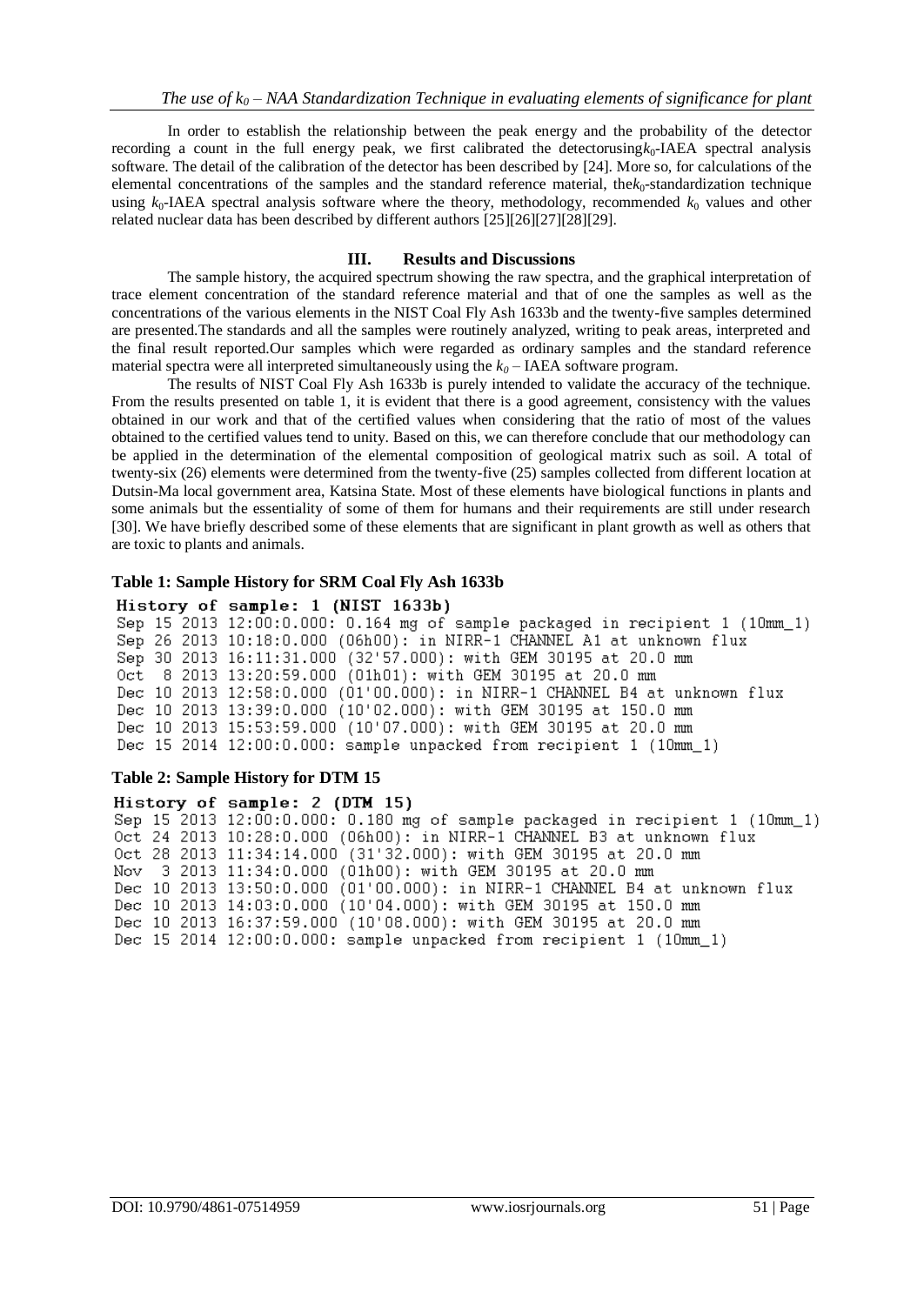

Figure 2: Acquired Spectrum for NIST 1633b showing all four Raw Spectra



Figure 3: Acquired Spectrum for DTM 15 showing all four Raw Spectra



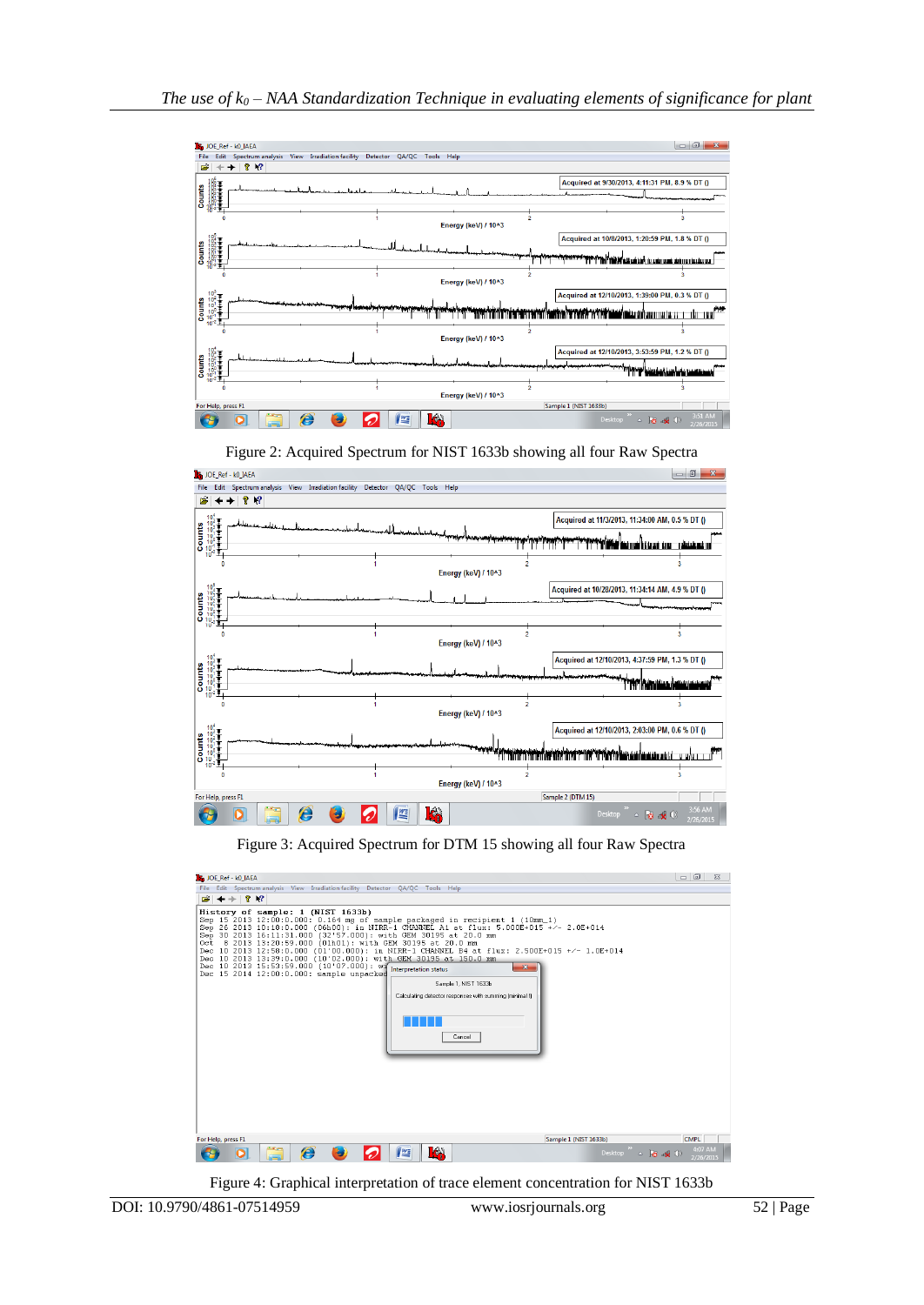

Figure 5: Graphical interpretation of trace element concentration for NIST 1633b



Figure 6: Graphical interpretation of trace element concentration for DTM 15

Mg was measured in only five (5) samples ranging from  $1221\pm197$  to  $2281\pm385$  mg/kg which is low and this might be as a result of the high acidic nature of the investigated soil. Mg plays a major role in the production of chlorophyll, on which photosynthesis depends and also activates many enzymes [31]. It has been reported that Mg appears to be associated with protein synthesis via its roles in ribosomal structure and function [32]. In leaves, the MRS2-11 transporter is thought to facilitate Mg entry to the chloroplast [33], where between 15 and 20% of the Mg in leaves is associated with chlorophyll [32]. Because Mg is a phloem-mobile element, it is readily translocated to fruit, seed and tubers [32], and its involvement in the metabolism of calcium [34][35][36].

The concentrations of Al in the soil were found in the range of  $20640\pm289$  to  $57890\pm463$  mg/kg is measured in all the samples. This is expected because Al is found at easily measurable levels in various biological fluids and tissues [37]. Plants sensitive to Al toxicity have greatly reduced yield and crop quality [38][39][40], and besides, Al causes extensive root injury, leading to poor ion and water uptake [41].

Ca was measured in only eight (8) samples with concentration ranging from  $2029 \pm 485$  to  $7851 \pm 1186$ mg/kg and is indicative of the fact that Ca is less available to plant within our area of study. According to [42], Ca has a major role in the formation of the cell wall membrane and its plasticity, affecting normal cell division by maintaining cell integrity and membrane permeability. It is also an activator of several enzyme systems in protein synthesis and carbohydrate transfer, as well as being essentials for seed production in many plants [42]. The growing tips of roots and leaves turn brown and die as a result of Ca deficiency and also limit plant growth.

The average concentration of Ti obtained ranges from  $1894 \pm 244$  to  $4324 \pm 311$  mg/kg. Though, Ti is not an essential element for plant nutrition and no clear evidence of a biochemical role of Ti has been reported, but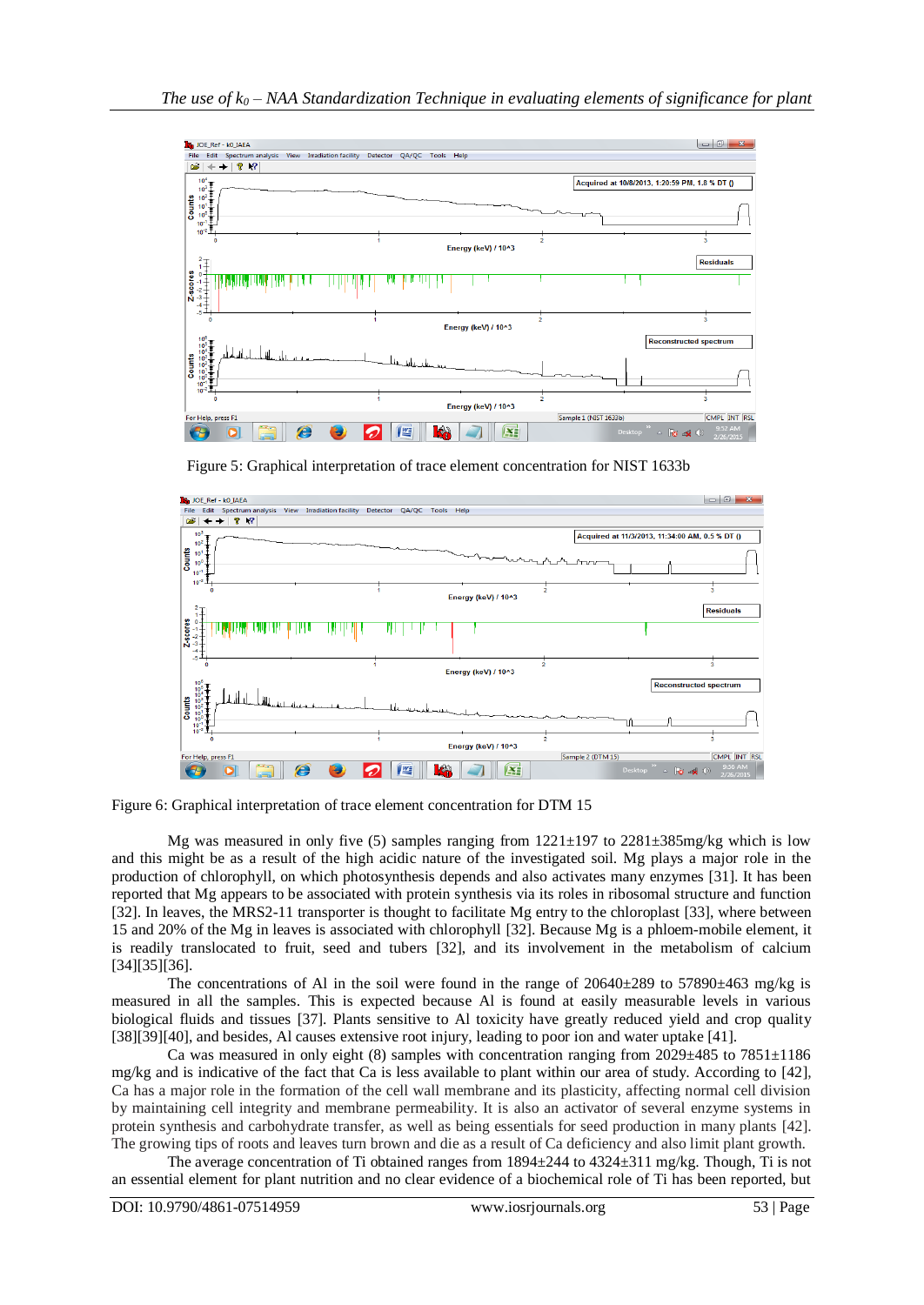according to Chapman, [43] it has catalytic function in nitrogen fixation by symbiotic microorganisms and in photooxidation of nitrogen compounds by higher plants and particular processes of photosynthesis. The concentration of Dy was determined in all the samples with range from  $2.1\pm0.4$  to  $7.9\pm0.5$  mg/kg, even though it should have the concentration range of 3.8 to 5.0 mg/kg in soil [44][45].

Though, low concentration of V is beneficial to microorganisms, animals, and higher plants [46]. However, according to [47], it is toxic to humans and other animals. In this study, V was determined in all the samples ranging from  $13\pm2$  to  $60\pm7$  mg/kg. Mn is a micronutrient whose concentration in plants enhances it growth[48]. It was measured in all our samples ranging between 98±1 and 336±2 mg/kg. Mn acts as an activator and constituent of many enzymes present in humans [49] and so is an essential element for humans[50].

The Cr concentrations in the soil were found in the range of  $18\pm4mg/kg$  to  $112\pm9$  mg/kg. All the measured concentrations of Cr in our samples exceeded the permissible limit for plants of 1.30mg/kg recommended by WHO, though within the world background report  $(7 - 221 \text{ mg/kg})$ , while some are above the range of the US permissible limit of 20 to 85mg/kg [51]. Also, Co is significant for plant growth but can be toxic at elevated levels. It was determined in twenty-four samples with a range of  $2.0\pm0.2$  to  $17.2\pm0.1$  mg/kg. Co essentiality has been shown but it deficiency inhibit some elements in plant growth.

The concentration of zinc in our samples measured ranged from  $18\pm5$  to  $98\pm7$  mg/kg. Zinc toxicity depends on pH, which controls the concentration of zinc in solution. High concentrations of zinc can cause toxicity in plants [52]. The general symptoms are stunting of shoot, curling and rolling of young leaves, death of leaf tips and chlorosis. Zinc though an essential element for plant growth, showed toxicity symptoms at higher concentrations inhibiting root growth [53][54]. It has been reportedthat the nitrogen and phosphorous increased with the increase in zinc content in the roots [55]. The concentration of zinc in the roots decreased with plant age as reported by [56].

The concentration of As in our samples measured range from  $0.44\pm0.09$  to  $3.4\pm0.18$  mg/kg, implying that only two (2) of our samples are above the maximum permissible limit of 2mg/kg set by WHO [51]. We must state here that As is seriously toxic when it is greater or equal to 5mg/kg. Arsenic is regarded as human carcinogen from extremely low levels of exposure, having no possible beneficial metabolic functions for humans [37].

K has many functions in plant growth. It was measured in all our samples in large amount. It is essential for photosynthesis, activates enzymes to metabolize carbohydrates for the manufacture of amino acids and proteins, facilitates cell division and growth by helping to move starches and sugars between plant parts, adds stalk and stem stiffness, increases disease resistance, increases drought tolerance, regulates opening and closing of stomates, gives plumpness to grain and seed, improves firmness, texture, size and color of fruit crops and increases the oil content of oil crops [57]. However, deficiency in plants exhibit chlorosis (loss of green color) along the leaf margins or tips starting with the bottom leaves and progressing up the plant, among others [57].

Fe which is also significant in plant growth was measured in all our samples ranging from  $7261\pm170$  to 361534±255 mg/kg. The essential role of Fe in plant biochemistry include the mechanisms of photosynthetic electron transfer, influencing chlorophyll formation, nucleic acid metabolism, redox reactions of chloroplasts, mitochondria, and peroxisomes, amongst others [58]. Also, according to [58],Fe deficiency affects several physiological processes and therefore retards plant growth as well as plant yield.

### **IV. Conclusion**

The  $k_0$  – IAEA software program has been used in this study to measure the concentration of twenty – six (26) elements from twenty – five (25) cultivated locations at Dutsin-Ma Local Government Area of Katsina State. The elements are Mg, Al, Ca, Ti, V, Mn, Dy, Na, K, As, Br, La, Sm, Sc, Cr, Fe, Co, Zn, Rb, Sb, Cs, Ba, Eu, Yb, Lu and Hf. Our study shows that most of the essential elements which are significant for plant growth are adequate in the soil to enable proper growth of plant particularly cereals, but the heavy metals particularly Cr and Zn is at the toxic level, hence they are source of soil pollution. Finally, with the information on the elemental compositon from this study area, farmers and other relevant agencies involved in planning as it regard agricultural practices can be properly guided on the utilization of the soil.

#### **Acknowledgment**

The authors are grateful to the Centre for Energy Research and Training, Ahmadu Bello University, Zaria for allowing us access to use their facility for this work.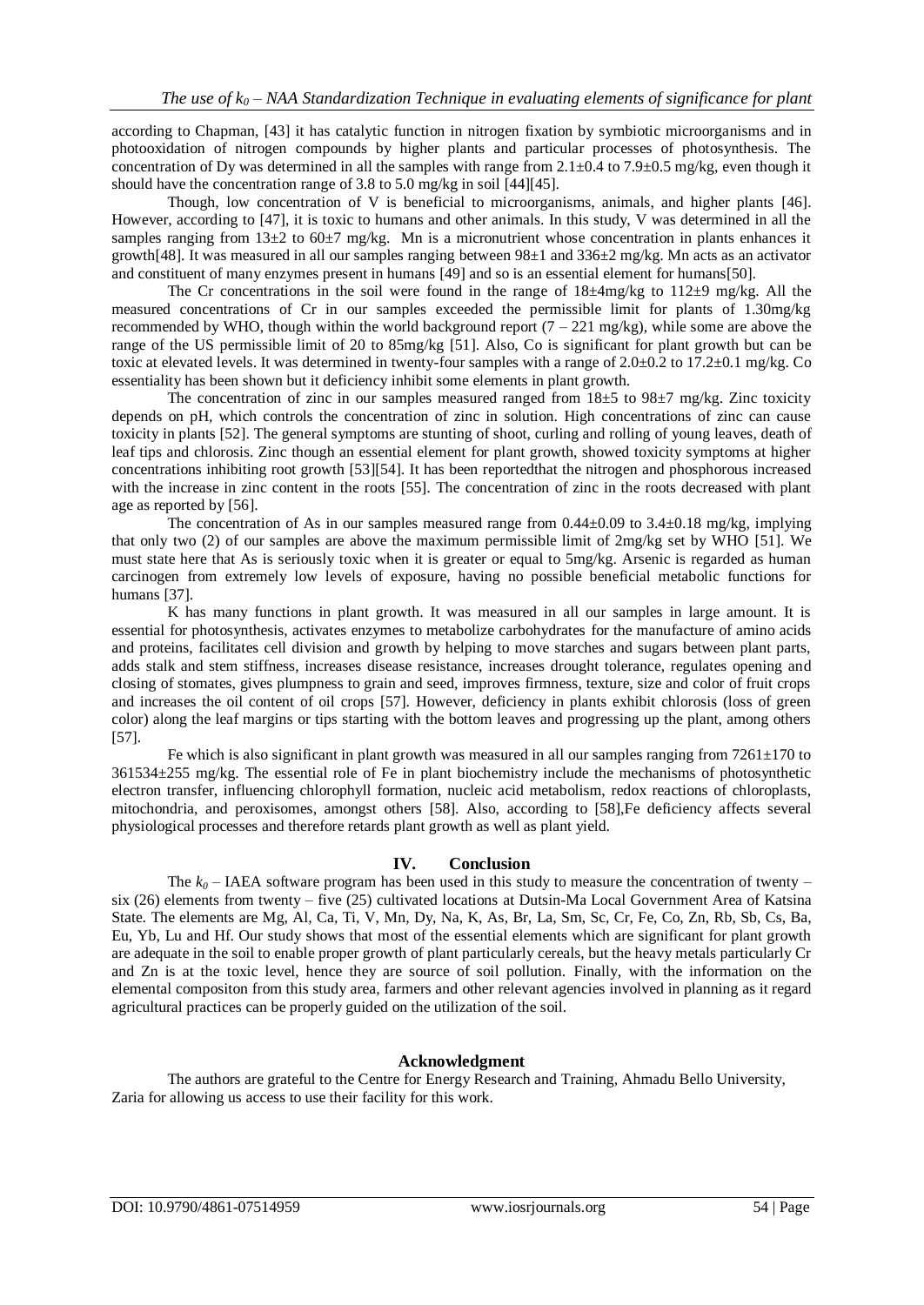| Table 3: Analytical results of NIST Coal Fly Ash 1633b (in mg/kg, unless otherwise stated) |                        |                 |                           |  |
|--------------------------------------------------------------------------------------------|------------------------|-----------------|---------------------------|--|
| Element                                                                                    | <b>Certified Value</b> | ThisWork        | Ratio (Expt./Cert. Value) |  |
| Al                                                                                         | $150500 \pm 2700$      | 149700±410      | 0.99                      |  |
| As                                                                                         | $136.2 \pm 2.6$        | $135.7 \pm 0.3$ | 1.00                      |  |
| Ba                                                                                         | $709 \pm 27$           | $710 + 17$      | 1.00                      |  |
| Ca                                                                                         | $15100 \pm 600$        | 15000±812       | 0.99                      |  |
| Ce                                                                                         | $190^*$                | $182 + 21$      | 0.96                      |  |
| Co                                                                                         | $50^*$                 | $41.34 \pm 0.9$ | 0.83                      |  |
| Cr                                                                                         | $198.2 \pm 4.7$        | $194 \pm 6$     | 0.98                      |  |
| Cs                                                                                         | $11^*$                 | $10.4 \pm 0.23$ | 0.95                      |  |
| Eu                                                                                         | $4.1^*$                | $3.2 \pm 0.3$   | 0.78                      |  |
| Fe                                                                                         | $77800 \pm 2300$       | 77820±300       | 1.00                      |  |
| Hf                                                                                         | $6.8*$                 | $5.9 \pm 1.3$   | 0.87                      |  |
| Ho                                                                                         | $3.5^*$                | $3.1 \pm 0.67$  | 0.89                      |  |
| K                                                                                          | $19500 \pm 300$        | 19500±612       | 1.00                      |  |
| La                                                                                         | $94*$                  | $93 \pm 0.55$   | 0.99                      |  |
| Mg                                                                                         | $4820 \pm 80$          | 4911±200        | 1.02                      |  |
| Mn                                                                                         | $131.8 \pm 1.7$        | $134.1 \pm 3.1$ | 1.02                      |  |
| Na                                                                                         | $2010 \pm 30$          | $2180 \pm 28.3$ | 1.08                      |  |
| $\rm Ni$                                                                                   | $120.6 \pm 1.8$        | $120.8 \pm 7.4$ | 1.00                      |  |
| Sr                                                                                         | $1041 \pm 14$          | $1041 \pm 26$   | 1.00                      |  |
| Ta                                                                                         | $1.8*$                 | $1.9 \pm 0.9$   | 1.06                      |  |
| Tb                                                                                         | $2.6^*$                | $2.5 \pm 0.32$  | 0.96                      |  |
| Th                                                                                         | $25.7 \pm 1.3$         | $24.9 \pm 3$    | 0.97                      |  |
| U                                                                                          | $8.79 \pm 0.36$        | $8.9 \pm 0.14$  | 1.01                      |  |
| $\mathbf V$                                                                                | $295.7 \pm 3.6$        | $297.1 \pm 4.1$ | 1.00                      |  |
| Yb                                                                                         | $7.6*$                 | $7.4 \pm 0.7$   | 0.97                      |  |
| Zn                                                                                         | $210^*$                | $201\pm 6$      | 0.96                      |  |

*The use of k<sup>0</sup> – NAA Standardization Technique in evaluating elements of significance for plant*

\*: Non certified/recommended value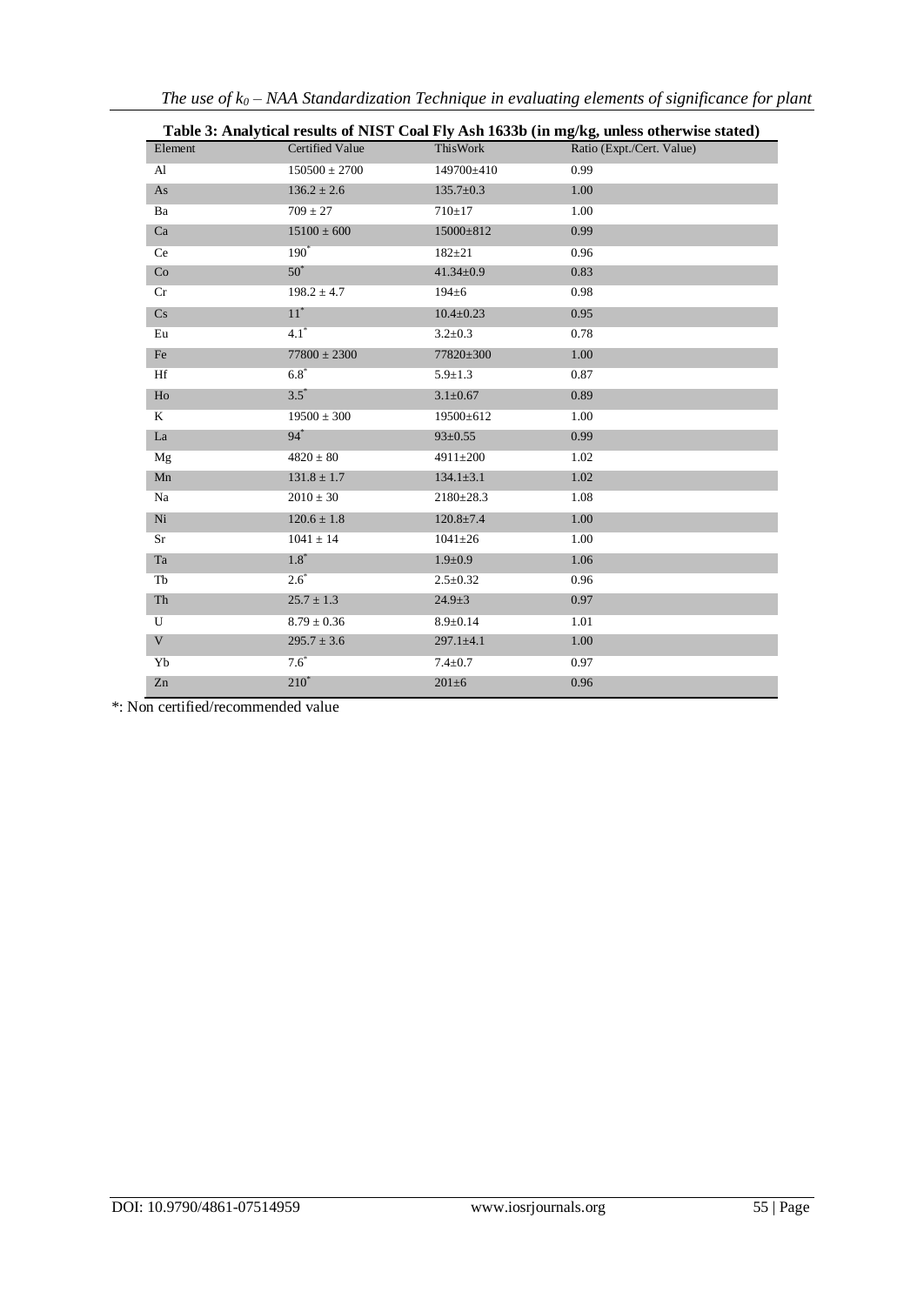| UNLESS OTHERWISE STATED! |                  |                  |                  |                  |                  |
|--------------------------|------------------|------------------|------------------|------------------|------------------|
| <b>ELEMENT</b>           | <b>DTM 01</b>    | <b>DTM 02</b>    | <b>DTM 03</b>    | <b>DTM 04</b>    | <b>DTM 05</b>    |
| Mg                       | ND               | $1885 \pm 601$   | $1221 \pm 197$   | $1861 \pm 539$   | ND               |
| Al                       | $21000 + 500$    | $42683 + 409$    | $28110 \pm 291$  | $36621 \pm 470$  | $23679 \pm 190$  |
| Ca                       | ND               | ND               | $3350 \pm 514$   | 3232±978         | ND               |
| Ti                       | $1971 + 370$     | $3680 + 114$     | $2621 + 230$     | $3492 + 381$     | $2403 + 391$     |
| $\mathbf{V}$             | $18 \pm 9.5$     | $40 \pm 4$       | $35 + 1$         | $38.3 \pm 1.9$   | $54 \pm 7$       |
| Mn                       | $118.1 \pm 2.4$  | $192 \pm 3$      | $202 \pm 24$     | $135 \pm 7$      | $157 \pm 5$      |
| Dy                       | $3.0 \pm 0.01$   | $5.94 \pm 1.0$   | $6.2 \pm 0.9$    | $3.9 \pm 0.25$   | $2.5 \pm 0.22$   |
| Na                       | $870 \pm 21$     | $594 \pm 12$     | $2651 \pm 15$    | $2366 \pm 17$    | $435 \pm 7$      |
| $\mathbf K$              | $7961 \pm 781$   | $9072 + 119$     | $8664 \pm 160$   | $11523 \pm 265$  | $4418 + 530$     |
| As                       | $0.52 \pm 0.01$  | $0.85 + 0.17$    | $0.5 + 0.11$     | $0.98 + 0.35$    | $3.4 \pm 0.18$   |
| Br                       | $0.66 \pm 0.20$  | $2.01 \pm 0.11$  | $1.1 \pm 0.1$    | $1.30 \pm 0.18$  | $0.85 \pm 0.76$  |
| La                       | $23.19 \pm 0.18$ | $32.01 \pm 0.67$ | $31.12 \pm 0.29$ | $44.21 \pm 0.11$ | $19.1 \pm 0.9$   |
| Sm                       | $3.38 \pm 0.19$  | $5.47 \pm 0.8$   | $6.30 \pm 0.42$  | $7.60 \pm 0.24$  | $2.67 \pm 0.12$  |
| <b>Sc</b>                | $2.92 \pm 0.16$  | $7.51 \pm 0.41$  | $4.4 \pm 0.01$   | $5.61 \pm 0.19$  | $3.34 \pm 0.25$  |
| $_{\rm Cr}$              | $48 \pm 8$       | $112 \pm 9$      | $28 \pm 4$       | $53 \pm 1$       | $52 \pm 3$       |
| Fe                       | $7261 \pm 170$   | $92227 \pm 255$  | $10760 \pm 400$  | $14880 \pm 971$  | $361534 \pm 255$ |
| Co                       | $3.7 + 0.1$      | $17.2 + 0.1$     | $4.2 + 0.7$      | $5.63 + 0.55$    | $6.9 + 0.76$     |
| Zn                       | $19 \pm 1$       | $64 + 3$         | $31 \pm 9$       | $51 \pm 7$       | $36 + 11$        |
| Rb                       | $30 \pm 4$       | $69 \pm 14$      | $33 \pm 2.5$     | $58 \pm 5$       | $39 + 4$         |
| Sb                       | ND               | ND               | ND               | $1.21 \pm 0.4$   | $0.16 \pm 0.21$  |
| $\mathbf{C}\mathbf{s}$   | $1.9 \pm 1.0$    | $4.8 \pm 0.5$    | $1.9 \pm 0.2$    | $2.0 \pm 0.1$    | $1.5 \pm 0.13$   |
| Ba                       | $381 \pm 35$     | $841 \pm 66$     | $280 \pm 37$     | $362 \pm 48$     | $227 \pm 83$     |
| Eu                       | $0.70 \pm 0.23$  | $0.86 \pm 0.11$  | ND               | ND               | ND               |
| Yb                       | $3.13 \pm 0.15$  | $3.5 \pm 0.1$    | $3.5 \pm 0.19$   | $3.0 \pm 0.1$    | $1.9 \pm 0.15$   |
| Lu                       | $0.26 \pm 0.01$  | $0.50 \pm 0.1$   | $0.43 \pm 0.21$  | $0.40 \pm 0.05$  | $0.2 \pm 0.01$   |
| Hf                       | ND               | $24.8 \pm 0.11$  | ND               | $24.4 \pm 0.7$   | $22.7 \pm 0.32$  |

#### **TABLE 4: CONCENTRATIONS OF VARIOUS ELEMENTSIN SOILSINVESTIGATED (IN MG/KG, UNLESS OTHERWISE STATED)**

## **TABLE 4: CONCENTRATIONS OF VARIOUS ELEMENTS IN SOILS INVESTIGATED (IN MG/KG, UNLESS OTHERWISE STATED) (CONTINUED)**

| <b>ELEMENT</b>         | <b>DTM 06</b>   | <b>DTM 07</b>    | <b>DTM 08</b>   | <b>DTM 09</b>    | <b>DTM 10</b>   |
|------------------------|-----------------|------------------|-----------------|------------------|-----------------|
| Mg                     | ND.             | ND.              | ND.             | ND.              | ND.             |
| Al                     | $57890 \pm 900$ | $27222 \pm 210$  | $21541 \pm 432$ | $46145 \pm 781$  | $29112 \pm 320$ |
| Ca                     | $2439 \pm 901$  | ND.              | ND.             | <b>ND</b>        | ND.             |
| Ti                     | $4324 \pm 311$  | ND.              | $3363 \pm 400$  | $3420 \pm 381$   | $3667 \pm 565$  |
| V                      | $54 \pm 4$      | $27.7 \pm 1.0$   | $20 \pm 8$      | $60 \pm 7$       | $16.2 \pm 2.2$  |
| Mn                     | ND              | $115 \pm 6$      | $174 \pm 5$     | $258 \pm 16$     | $153 \pm 45$    |
| Dy                     | $6.1 \pm 0.7$   | $2.8 \pm 0.8$    | $3.4 \pm 0.33$  | $4.5 \pm 0.12$   | $3.0 \pm 0.46$  |
| Na                     | $431 + 6$       | $1247 + 51$      | $1313 + 8$      | $1657 + 32$      | $2723 + 7.1$    |
| K                      | $3361 \pm 232$  | $15990 \pm 111$  | $10460 \pm 789$ | $12090 \pm 190$  | $28940 \pm 281$ |
| As                     | $1.5 \pm 0.5$   | $3.2 \pm 0.3$    | $0.96 \pm 0.45$ | $0.7 \pm 0.19$   | $0.93 \pm 0.23$ |
| Br                     | $2.5 \pm 0.1$   | $0.93 \pm 0.1$   | $1.5 \pm 0.15$  | $1.5 \pm 0.2$    | $0.97 \pm 0.09$ |
| La                     | ND.             | $22.51 \pm 0.15$ | $87.0 \pm 0.1$  | $77.2 \pm 0.5$   | $25.1 \pm 0.5$  |
| Sm                     | $4.77 \pm 0.11$ | $3.64 \pm 0.72$  | ND              | $13.00 \pm 0.19$ | ND              |
| Sc                     | $7.2 \pm 0.03$  | $2.94 \pm 0.23$  | $3.8 \pm 0.55$  | $8.4 \pm 0.9$    | $3.28 \pm 0.07$ |
| Cr                     | $65 \pm 4$      | $54 \pm 6$       | $38 \pm 3$      | $51.6 \pm 2.9$   | $22.6 \pm 2.5$  |
| Fe                     | $30570 + 306$   | $22349 \pm 258$  | $10270 + 216$   | $23060 \pm 988$  | $11380 \pm 230$ |
| Co                     | $9.4 \pm 0.1$   | $D4.9 \pm 0.2$   | ND.             | ND.              | $2.5 \pm 0.5$   |
| Zn                     | $30 \pm 6$      | $26 \pm 3$       | $25 \pm 9$      | $32 \pm 2$       | $27 + 7$        |
| Rb                     | $27 \pm 3$      | $39 + 9$         | $53 + 7$        | $63 \pm 6$       | $135 \pm 9$     |
| Sb                     | $0.15 \pm 0.2$  | $0.19 \pm 0.02$  | $0.14 \pm 0.09$ | ND.              | ND              |
| $\mathbf{C}\mathbf{s}$ | $2.0 \pm 0.8$   | $1.6 \pm 0.8$    | $1.3 \pm 0.8$   | $3.0 \pm 0.4$    | $2.3 \pm 0.2$   |
| Ba                     | $188 \pm 32$    | $876 \pm 45$     | $432 \pm 37$    | $362 \pm 36$     | $666 \pm 32$    |
| Eu                     | $0.8 \pm 0.3$   | $0.6 \pm 0.6$    | $0.6 \pm 0.3$   | $1.1 \pm 0.3$    | $0.6 \pm 0.8$   |
| Yb                     | $3.9 \pm 0.52$  | $2.2 \pm 0.5$    | $2.82 \pm 0.5$  | $4.8 \pm 0.8$    | $3.16 \pm 0.87$ |
| Lu                     | $0.31 \pm 0.06$ | $0.30 \pm 0.07$  | $0.39 \pm 0.12$ | $0.59 \pm 0.1$   | $0.27 \pm 0.01$ |
| Hf                     | $21.7 \pm 0.5$  | $23.6 \pm 0.9$   | $32.6 \pm 0.12$ | $24.30 \pm 0.77$ | $34.7 \pm 0.45$ |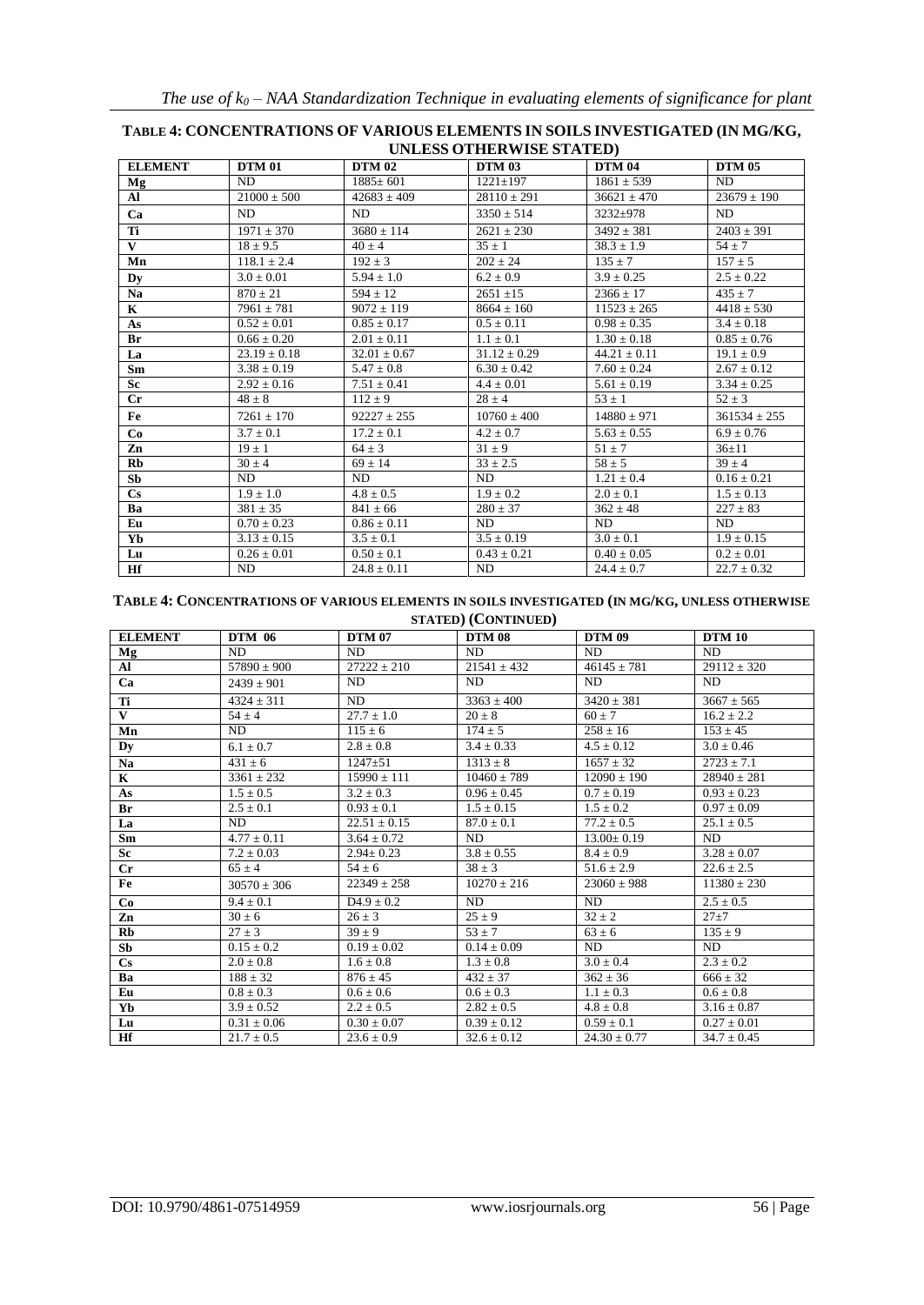| <b>ELEMENT</b>         | <b>DTM 11</b>    | <b>DTM 12</b>    | <b>DTM 13</b>   | <b>DTM 14</b>   | <b>DTM 15</b>   |
|------------------------|------------------|------------------|-----------------|-----------------|-----------------|
| Mg                     | ND.              | ND.              | ND.             | ND.             | ND.             |
| Al                     | $22160 \pm 421$  | $20640 \pm 289$  | $38670 \pm 425$ | $26920 + 215$   | $26910 \pm 404$ |
| Ca                     | ND.              | ND.              | ND.             | $2029 \pm 485$  | $7851 \pm 1186$ |
| Ti                     | $2647 \pm 365$   | $1894 + 244$     | $3072 \pm 276$  | $4242 \pm 432$  | $3412 \pm 376$  |
| $\mathbf{V}$           | $17 + 2$         | $13 + 2$         | $33 \pm 4$      | $18.4 + 1.6$    | $24 + 3$        |
| Mn                     | $100 \pm 1$      | $104 \pm 1$      | $231 \pm 1$     | $259 \pm 4$     | $191 \pm 1$     |
| Dv                     | $2.5 \pm 0.2$    | $3.4 \pm 0.3$    | $3.8 \pm 1.4$   | $3.4 \pm 0.3$   | $3.2 \pm 0.2$   |
| <b>Na</b>              | $1207 \pm 4$     | $2327 \pm 4.654$ | $2224 + 4$      | $3219 \pm 6$    | $2318 \pm 9$    |
| $\mathbf{K}$           | $13070 \pm 183$  | $12870 \pm 193$  | $15920 \pm 207$ | $14540 \pm 203$ | $10490 \pm 178$ |
| As                     | $0.7 \pm 0.1$    | $0.5 \pm 0.1$    | $1.3 \pm 0.1$   | ND.             | ND.             |
| Br                     | $0.44 + 0.09$    | $0.8 \pm 0.1$    | $1.0 \pm 0.1$   | $0.9 + 0.2$     | $0.90 + 0.13$   |
| La                     | $27.24 \pm 0.14$ | $25.8 \pm 0.2$   | $31.5 \pm 0.2$  | $31.6 \pm 0.2$  | $22.3 \pm 0.1$  |
| Sm                     | $3.09 \pm 0.02$  | $4.01 \pm 0.02$  | $5.54 \pm 0.02$ | $5.10 \pm 0.03$ | $3.57 \pm 0.02$ |
| Sc                     | $2.47 + 0.04$    | $2.90 \pm 0.04$  | $4.21 \pm 0.05$ | $3.88 \pm 0.05$ | $3.1 \pm 0.1$   |
| $_{\rm Cr}$            | $13 \pm 2$       | $16 \pm 2$       | $20 \pm 2$      | $32 \pm 2$      | $14.5 \pm 1.5$  |
| Fe                     | $9359 \pm 197$   | $8450 \pm 177$   | $16020 \pm 240$ | $13370 \pm 227$ | $9923 \pm 208$  |
| Co                     | $2.2 \pm 0.3$    | $2.5 \pm 0.2$    | $5.5 \pm 0.3$   | $3.9 \pm 0.3$   | $3.1 \pm 0.2$   |
| Zn                     | $19 \pm 6$       | BDL.             | $98 + 7$        | $44 + 6$        | $45 \pm 5$      |
| Rb                     | $74 + 5$         | $68 + 5$         | $86 + 5$        | $68 \pm 6$      | $54 \pm 4$      |
| Sb                     | ND               | ND               | $0.23 \pm 0.04$ | $0.11 \pm 0.06$ | ND              |
| $\mathbf{C}\mathbf{s}$ | $1.3 \pm 0.2$    | $1.1 \pm 0.7$    | $2.3 \pm 0.27$  | $1.7 \pm 0.2$   | ND              |
| Ba                     | ND.              | $322 \pm 39$     | $374 \pm 25$    | ND.             | ND.             |
| Eu                     | $0.5 \pm 0.12$   | $0.55 \pm 0.23$  | $0.88 \pm 0.34$ | $0.8 \pm 0.19$  | $0.63 \pm 0.19$ |
| Yb                     | $2.5 \pm 0.15$   | ND.              | ND.             | ND.             | $2.70 \pm 0.33$ |
| Lu                     | $0.31 \pm 0.21$  | $0.20 \pm 0.01$  | $0.52 \pm 0.07$ | $0.39 \pm 0.05$ | $0.30 \pm 0.08$ |
| Hf                     | $21.6 \pm 0.1$   | $28.1 \pm 0.6$   | $24.4 \pm 0.9$  | $31.4 \pm 0.7$  | ND              |

#### **TABLE 4: CONCENTRATIONS OF VARIOUS ELEMENTS IN SOILS INVESTIGATED (IN MG/KG, UNLESS OTHERWISE STATED)(CONTINUED)**

#### **TABLE 4: CONCENTRATIONS OF VARIOUS ELEMENTS IN SOILS INVESTIGATED (IN MG/KG, UNLESS OTHERWISE STATED)(CONTINUED)**

| <b>ELEMENT</b>         | <b>DTM 16</b>   | <b>DTM 17</b>   | <b>DTM 18</b>   | <b>DTM 19</b>   | <b>DTM 20</b>   |
|------------------------|-----------------|-----------------|-----------------|-----------------|-----------------|
| Mg                     | ND.             | ND.             | ND.             | ND.             | ND.             |
| Al                     | $22200 \pm 490$ | $28210 \pm 250$ | $30470 \pm 980$ | $30370 \pm 400$ | $56620 \pm 943$ |
| Ca                     | ND.             | $3073 + 680$    | ND.             | ND.             | ND.             |
| Ti                     | $3187 \pm 280$  | $2564 \pm 261$  | $3350 \pm 970$  | $3346 \pm 540$  | $4131 \pm 765$  |
| $\mathbf{V}$           | $23 + 3$        | $38 + 2$        | $40 + 3.2$      | $23 + 9$        | $36 \pm 8$      |
| Mn                     | $200 \pm 18$    | $210 \pm 11$    | $282 \pm 27$    | $254 \pm 24$    | $211 \pm 6$     |
| Dv                     | $2.1 \pm 0.4$   | $4.4 \pm 0.35$  | $6.5 \pm 0.7$   | $4.9 \pm 0.5$   | $6.6 \pm 0.3$   |
| Na                     | $1208 + 21$     | $2951 \pm 10$   | $2038 + 76$     | $1246 + 71$     | ND.             |
| $\mathbf K$            | $8800 \pm 120$  | $10260 \pm 460$ | $9102 \pm 173$  | $9103 \pm 364$  | $13450 \pm 202$ |
| As                     | $1.9 \pm 0.7$   | ND.             | ND.             | $1.2 \pm 0.11$  | $1.3 \pm 0.17$  |
| Br                     | $1.0 \pm 0.1$   | $1.61 + 0.18$   | $1.2 + 0.9$     | $1.3 \pm 0.1$   | $1.3 \pm 0.2$   |
| La                     | ND              | $25.8 \pm 0.2$  | $24.4 \pm 0.19$ | $25 \pm 0.2$    | $57.8 \pm 0.23$ |
| Sm                     | ND.             | $4.39 + 0.28$   | $3.99 + 0.21$   | $3.94 + 0.97$   | $9.01 \pm 0.33$ |
| Sc                     | $3.78 + 0.34$   | $4.95 \pm 0.4$  | $5.70 \pm 0.9$  | $4.33 \pm 0.01$ | $7.3 \pm 0.8$   |
| $_{\rm Cr}$            | $49 \pm 3$      | $32 \pm 1$      | $39 \pm 7$      | $18 \pm 4$      | $29 \pm 7$      |
| Fe                     | $19080 \pm 400$ | $13670 \pm 739$ | $14652 \pm 231$ | $13000 \pm 892$ | $21660 \pm 998$ |
| Co                     | $4.4 \pm 0.5$   | $5.5 + 0.31$    | $5.7 \pm 0.3$   | ND.             | ND.             |
| Zn                     | $18 \pm 5$      | ND.             | $50 \pm 6$      | $24 + 5$        | $26 + 8.4$      |
| Rb                     | $39 \pm 3.9$    | $48 \pm 5.6$    | $53 \pm 5$      | $52 \pm 5$      | $86 \pm 9$      |
| Sb                     | $0.16 \pm 0.23$ | ND.             | ND.             | ND.             | ND.             |
| $\mathbf{C}\mathbf{s}$ | $1.1 \pm 0.34$  | $1.3 + 0.26$    | $2.4 + 0.7$     | $2.6 + 0.44$    | $5 \pm 0.9$     |
| Ba                     | ND.             | ND.             | ND.             | $327 + 34$      | $377 \pm 30$    |
| Eu                     | $0.54 \pm 0.09$ | $0.7 \pm 0.1$   | $0.7 \pm 0.1$   | $1.0 \pm 0.1$   | $1.5 \pm 0.2$   |
| Yb                     | $2.3 + 0.1$     | $1.8 + 0.1$     | $3.2 + 0.1$     | $2.99 + 0.13$   | $4.1 \pm 0.2$   |
| Lu                     | $0.83 \pm 0.09$ | $0.37 \pm 0.02$ | $0.42 \pm 0.05$ | $0.41 \pm 0.09$ | $0.47 \pm 0.06$ |
| Hf                     | $21.5 \pm 0.6$  | $18.7 \pm 0.3$  | $20.4 \pm 0.5$  | $35.9 \pm 0.9$  | $27.2 \pm 0.9$  |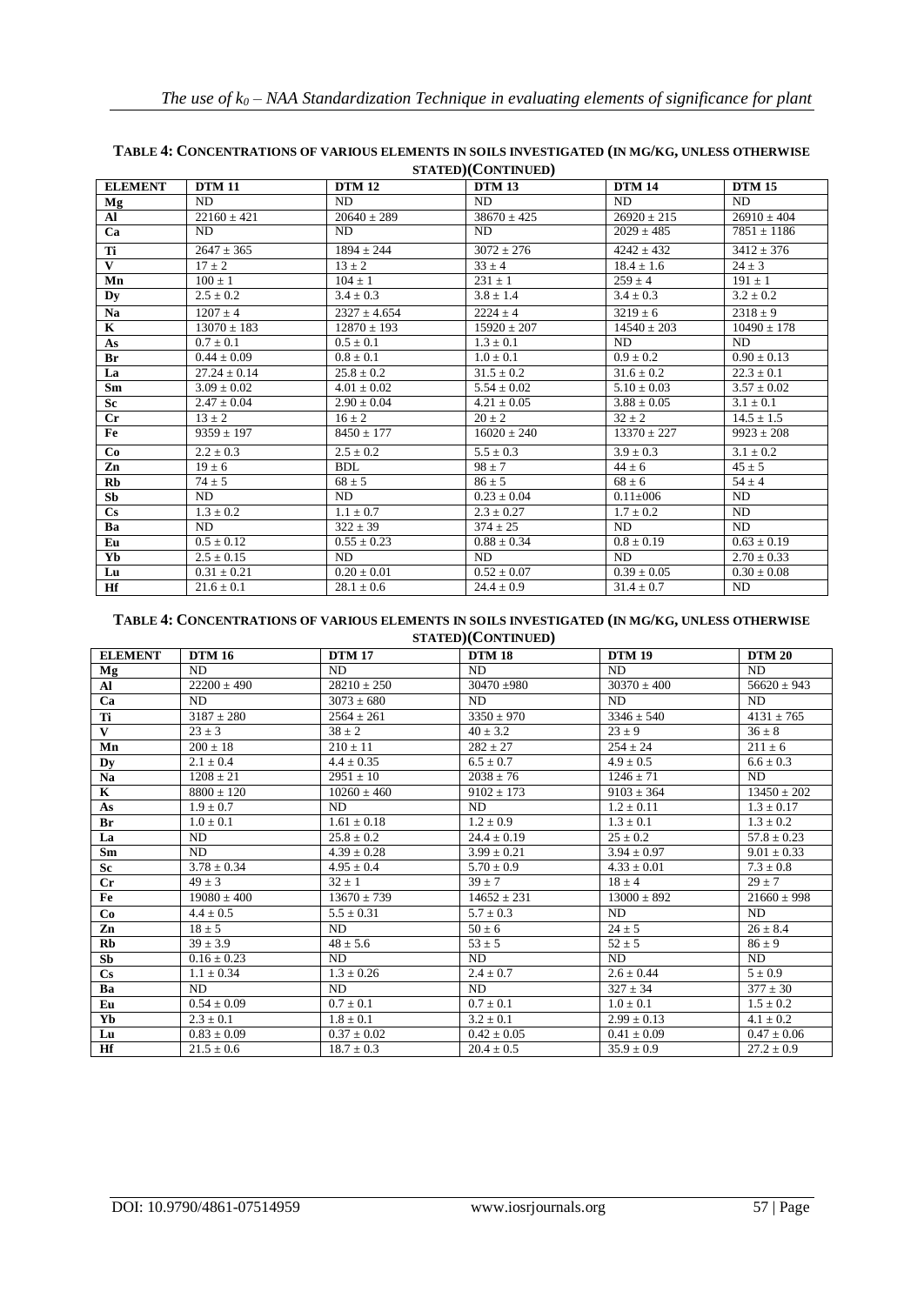| <b>ELEMENT</b>         | <b>DTM 21</b>       | <b>DTM 22</b>   | <b>DTM 23</b>   | <b>DTM 24</b>      | <b>DTM 25</b>    |  |
|------------------------|---------------------|-----------------|-----------------|--------------------|------------------|--|
| Mg                     | <b>ND</b>           | ND.             | $2281 \pm 385$  | $2177 \pm 494$     | <b>ND</b>        |  |
| Al                     | $22330 \pm 313$     | $35860 \pm 466$ | $37880 \pm 417$ | $33980 \pm 442$    | $34900 \pm 349$  |  |
| Ca                     | ND.                 | ND              | ND              | $3229 \pm 685$     | $2993 \pm 694$   |  |
| Ti                     | $3007 + 235$        | $2060 + 356$    | $2824 \pm 285$  | $3573 \pm 375$     | $1950 \pm 296$   |  |
| $\mathbf{V}$           | $19 \pm 2$          | $18 \pm 3$      | $51 \pm 3$      | $43 \pm 3$         | $18 \pm 3$       |  |
| Mn                     | $98 \pm 1$          | $135 \pm 1$     | $205 \pm 1$     | $336 \pm 2$        | $165 \pm 2$      |  |
| Dy                     | $2.9 \pm 0.2$       | $3.3 \pm 0.5$   | $5.5 \pm 0.3$   | $4.3 \pm 0.3$      | $7.9 \pm 0.5$    |  |
| Na                     | $116 \pm 7$         | $1464 \pm 4$    | $2212 \pm 4$    | $1717 \pm 2$       | $3508 \pm 11$    |  |
| $\mathbf K$            | $13070 \pm 500$     | $16930 \pm 398$ | $11650 \pm 980$ | $8648 \pm 100$     | $22610 \pm 740$  |  |
| As                     | $0.9 \pm 0.1$       | $1.02 \pm 0.09$ | $0.6 \pm 0.1$   | $0.63 \pm 0.08$    | $0.4850 \pm 0.1$ |  |
| Br                     | $0.8 \pm 0.1$       | $0.8 \pm 0.1$   | $1.5 \pm 0.1$   | $2.1 \pm 0.5$      | $1.0 \pm 0.2$    |  |
| La                     | $21.05 \pm 0.12$    | $27 \pm 0.1$    | $56.9 \pm 0.2$  | $27.2 \pm 0.1$     | $53.3 \pm 0.2$   |  |
| Sm                     | $2.90 \pm 0.01$     | $3.16 \pm 0.02$ | $9.8 \pm 0.03$  | $4.77 \pm 0.02$    | $6.29 \pm 0.03$  |  |
| <b>Sc</b>              | $3.41 \pm 0.04$     | $2.67 \pm 0.04$ | $5.91 \pm 0.06$ | $7.99 \pm 0.07$    | $2.99 \pm 0.04$  |  |
| $_{\rm Cr}$            | $19.42 \pm 1.5$     | $14 \pm 2$      | $56 \pm 2$      | $50 \pm 2$         | $22 \pm 2$       |  |
| Fe                     | $7322 \pm 161$      | $7659 \pm 168$  | $18900 + 240$   | $21290 \pm 491$    | $8807 \pm 644$   |  |
| Co                     | $2.0 \pm 0.2$       | $2.5 \pm 0.2$   | $6.1 \pm 0.3$   | $8.787 \pm 0.3076$ | $3.7 \pm 0.3$    |  |
| Zn                     | ND.                 | $22 + 5$        | $31 \pm 6$      | $70 \pm 7$         | $31 \pm 5$       |  |
| Rb                     | $52 + 3$            | $66 + 4$        | $66 \pm 4$      | $50 + 4$           | $77 \pm 5$       |  |
| Sb                     | $0.13 \pm 0.03$     | $0.13 \pm 0.04$ | $0.15 \pm 0.04$ | $0.24 \pm 0.05$    | ND               |  |
| $\mathbf{C}\mathbf{s}$ | $1.8 \pm 0.2$       | $1.5 \pm 0.2$   | $2.3 \pm 0.2$   | $2.8 \pm 0.3$      | $1.8 \pm 0.3$    |  |
| Ba                     | $287 \pm 35$        | $339 \pm 26$    | $335 \pm 30$    | $514 \pm 35$       | $475 \pm 32$     |  |
| Eu                     | $0.4701 \pm 0.1091$ | $0.68 \pm 0.09$ | $0.9 \pm 0.1$   | $1.2 \pm 0.1$      | $0.6 \pm 0.1$    |  |
| Yb                     | $3.49 \pm 0.16$     | $2.5 \pm 0.1$   | $3.4 \pm 0.1$   | $3.7 \pm 0.2$      | $2.4 \pm 0.1$    |  |
| Lu                     | $0.36 \pm 0.02$     | $0.31 + 0.02$   | $0.45 \pm 0.02$ | $0.44 \pm 0.02$    | $0.29 \pm 0.02$  |  |
| Hf                     | $41.7 \pm 0.5$      | $31.1 \pm 0.4$  | $23.5 \pm 0.4$  | $21.8 \pm 0.3$     | $19.8 \pm 0.4$   |  |

#### **TABLE 4: CONCENTRATIONS OF VARIOUS ELEMENTS IN SOILS INVESTIGATED (IN MG/KG, UNLESS OTHERWISE STATED)(CONTINUED)**

ND: Not Detected

#### **Reference**

- [1] Verma, H.R., *Atomic and Nuclear Analytical Methods, XRF, Mössbauer, XPS, NAA and Ion-Beam Spectroscopic Techniques***,**  Punjabi University, Springer-Verlag Berlin Heidelberg, 2007, Ch 6, pp 243-268.
- [2] James, N. B., and Cynthia, M. L., *Applied Spectroscopy Review* **37**, 19–55 (2002)
- [3] Queirolo, F., Stegen, S., Restovic, M., Paz, M., Ostapczuk, P., Schwuger, M. J., Munoz, L. Total Arsenic,lead, and cadmium levels in vegetables cultivated at the Andean villages of northern Chile. *The Sci. of the Total Environ.*2000, 255:75.
- [4] Montoya, E. H., Cohen, R. I. M., Mendoza Hidalgo, P., Torres Chamorro, B. &Bedregal Salas, P. *Journal of Radioanalytical and Nuclear Chemistry* **240**, 1999, 475-479
- [5] De Corte, F. *Proefschrift, Rijksuniversiteit*, Ghent.1987
- [6] Zhou Yongmao. IAEA-TECDOC-384 "Technology and Use of Low Power Research Reactors". *Report of IAEA Consultants Meeting, Beijing, China 30 April – 3 May 1985, pg 89-98*
- [7] Jonah, S.A.; Balogun, G.I,; Umar, I.M.; Mayaki, M.C. Neutron Spectrum parameters in irradiation channels of the Nigeria Research Reactor – 1 (NIRR – 1) for *k<sup>0</sup>* – NAA standardization. *J. Radioanal. Nucl.Chem..*266(1). 2005, 83 – 88.
- [8] Ahmed, Y.A., Ewa, I.O.B., Umar, I.M., Bezboruah, T., Johri, M., Akaho, E.H.K. The low power miniature neutron source reactors: Design, Safety and Applications. *IC/2006/020*
- [9] Sadiq, U., Jonah, S. A. Nasiru, R. and Zakari, Y. I. Neutron Spectrum Parameters in two irradiation channels of the Nigeria Research Reactor-1 (NIRR-1) for use in *k*0-NAA. *Bayero Journal of Pure and Applied Sciences*, 3(1): 2010, 220 – 223
- [10] Jonah, S.A.; Balogun, G.I,; Umar, I.M.; Oladipo, M.O.A.; Adeyemo D.J. Standardization of Nigeria Research Reactor 1 (NIRR 1) irradiation and counting facilities for instrumental neutron activation analysis. *Applied Radiation and Isotopes* 64. 2006, 818 - 822
- [11] Oladipo, M.O.A., Lori J.A., Bonire, J.J., and Ajayi, O. O. Trace element analysis of some shaving powders commonly marketed in Nigeria using Instrumental Neutron. *J. of Radioanalytical & Nuclear Chemistry, Vol. 224, Issue 1,*1997, *pp 167 - 170*
- [12] Joseph, E., Nasiru, R. & Ahmed, Y. A. Trace Elements Pattern in some Nigerian Commercial Infant milk and Infant Cereal Formulas. *Annals of Biological Research*, 2(2), 2011, 351-360.
- [13] Adeleye, M. O., Ibrahim, Y. V., Njinga, R. L., Balogun, G. I. and Jonah, S. A. Determination of some metal contaminants from industrial effluents in North - West Nigeria using *k*0-NAA Standardization Method. *Advances in Applied Science Research*, 2012, 3 (2):678-684
- [14] Njinga, R.L., Jonah, S.A., Oladipo, M.O.A., Ewa, I.O.B.&Alfa, B. Use of *k0*-ENAA technique for Evaluation of Th, U and K in Sediments for Archaeometry Studies. *International Journal of Science and Technology Volume 1 No. 8, August,* 2012. IJST © 2012 – IJST Publications UK. All rights reserved. 391
- [15] McLaughlin, M. J. Bioavailablity of Metals to Terrestial Plants. In: Bioavailability of Metals in Terrestrial Ecosystems. Importance of partitioning for Bioavailablity to Inverterbrates, Microbes and Plants, Allen, H. E. (Eds.), *SETAC Press, Pensacola, FL,*2001, pp: 39-68
- [16] Uchida, S., Tagami, K. and Hirai, I. Soil-to-plant transfer factors of stable elements and naturally occurring radionuclides: (2) Rice collected in Japan. *J. Nucl. Sci. Technol.,* 44: 2007, 779-790.
- [17] Rana, M. S., Halim, M. A., Saliullah, S., Mollah, M. M. and Azam, M. S. Removal of heavy metal from contaminated water by biopolymer crab shell chitosan. *J. Applied Sci*., 9: 2009, 2762-2769
- [18] Underwood, E. J.*Trace Elements in Human and Animal Nutrition*, 3rd Edition, Academic Press, New York p. 116., 1971